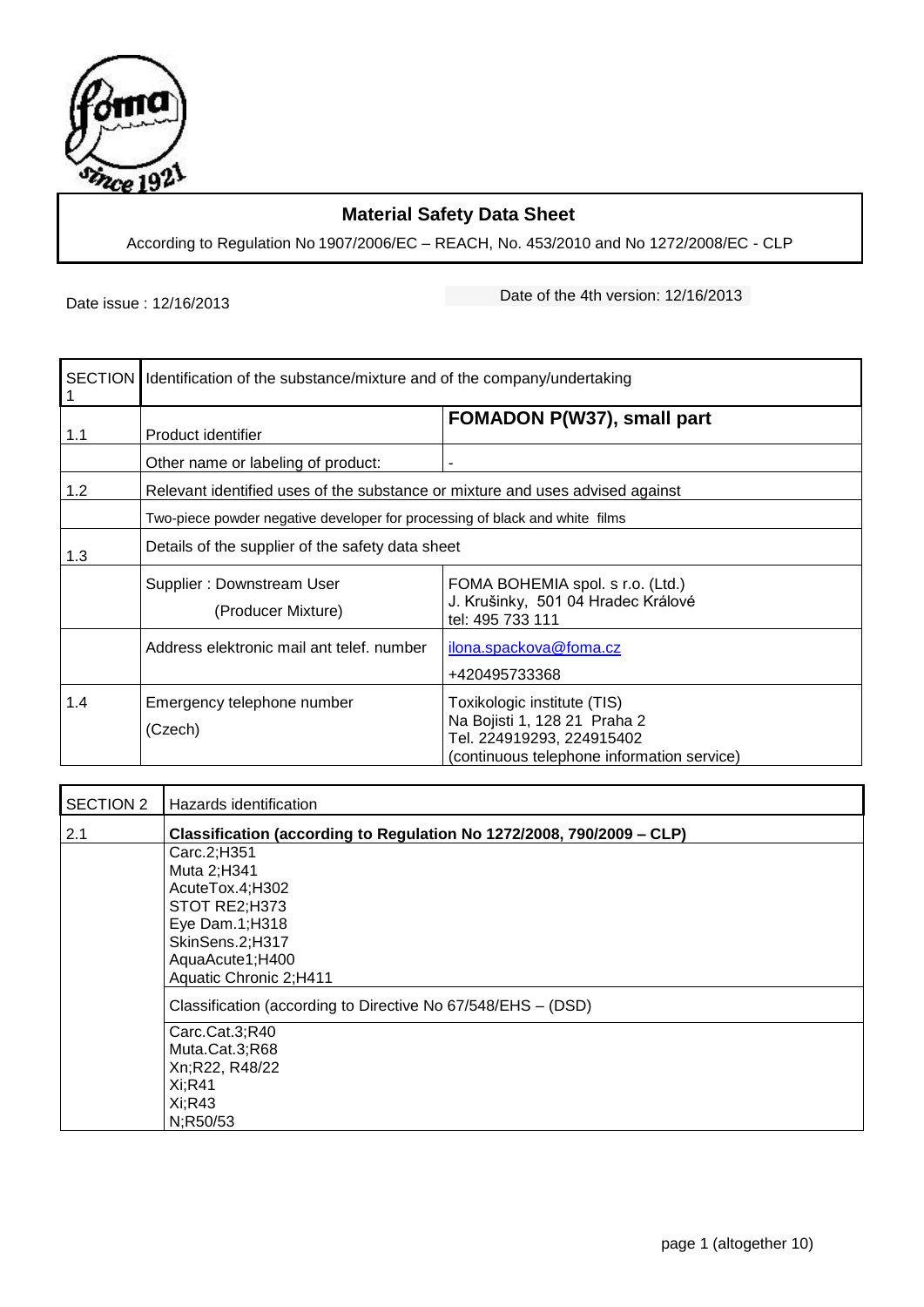The most important adverse physicochemical, human health and environmental effects: Harmful if swallowed, strongly irritating to eyes. May cause sensitization by skin contact. Acutely dangerous for the environment with long lasting effects.

| 2.2<br>Label elements (according to Regulation No 1272/2008/EC, 790/2009/EC – CLP) |                  |                                                                                     |  |  |
|------------------------------------------------------------------------------------|------------------|-------------------------------------------------------------------------------------|--|--|
| Identification of product                                                          |                  | FOMADON P(W37), small part                                                          |  |  |
| hazard pictogram                                                                   |                  | v.                                                                                  |  |  |
| signal word                                                                        |                  | Danger                                                                              |  |  |
| hazard                                                                             | H351             | Suspected of causing cancer                                                         |  |  |
| statement(s) $(H7)$                                                                | H341             | Suspected of causing genetic defects                                                |  |  |
| phrases)                                                                           | H302             | Harmful if swallowed                                                                |  |  |
|                                                                                    | H373             | May cause damage to organs through prolonged or repeated exposure.                  |  |  |
|                                                                                    | H318             | Causes serious eye damage                                                           |  |  |
| H317                                                                               |                  | May cause an allergic skin reaction                                                 |  |  |
| H400                                                                               |                  | Very toxic to aquatic life                                                          |  |  |
| H411                                                                               |                  | Toxic to aquatic life with long lasting effects.                                    |  |  |
| precautionary                                                                      | P <sub>102</sub> | Keep out of reach of children                                                       |  |  |
| statement                                                                          | P301+P310        | IF SWALLOWED: Immediately call a POISON CENTER/doctor.                              |  |  |
| (P- phrases)                                                                       | P <sub>262</sub> | Do not get in eyes, on skin, or on clothing                                         |  |  |
|                                                                                    | P305+P351+P338   | IF IN EYES: Rinse continuously with water for several minutes. Remove               |  |  |
|                                                                                    |                  | contact lenses if present and easy to do - continue rinsing                         |  |  |
| P273                                                                               |                  | Avoid release to the environment                                                    |  |  |
|                                                                                    |                  | Contain: hydroquinone, metol                                                        |  |  |
|                                                                                    |                  | FOMA BOHEMIA spol. s r.o.<br>J. Krušinky, 501 04 Hradec Králové<br>tel: 495 733 111 |  |  |

| 2.2                       | Label elements (according to Directive 67/548/EHS - DSD) - possible to data 06/01/2015 |                                                                                     |  |  |
|---------------------------|----------------------------------------------------------------------------------------|-------------------------------------------------------------------------------------|--|--|
| Identification of product |                                                                                        | FOMADON P(W37), small part                                                          |  |  |
| hazard pictogram          |                                                                                        |                                                                                     |  |  |
|                           |                                                                                        | dangerous for environment<br>harmful                                                |  |  |
| R- phrase                 | R40                                                                                    | Limited evidence of a carcinogenic effect                                           |  |  |
|                           | R68                                                                                    | Possible risk of irreversible effects                                               |  |  |
|                           | R22                                                                                    | Harmful if swallowed                                                                |  |  |
|                           | R48/22                                                                                 | Harmful: danger of serious damage to health by prolonged exposure if<br>swallowed.  |  |  |
|                           | R41                                                                                    | Risk of serious damage to eyes                                                      |  |  |
|                           | R43                                                                                    | May cause sensitisation by skin contact                                             |  |  |
|                           | R50/53                                                                                 | Very toxic to aquatic organisms, may cause long-term adverse effects in             |  |  |
|                           |                                                                                        | the aquatic environment.                                                            |  |  |
| S-phrase                  | S <sub>2</sub>                                                                         |                                                                                     |  |  |
|                           | S46                                                                                    | If swallowed, seek medical advice immediately and show this container or<br>label   |  |  |
|                           | S24/25                                                                                 | Avoid contact with skin and eyes                                                    |  |  |
|                           | S <sub>26</sub>                                                                        | In case of contact with eyes, rinse immediately with plenty of water and            |  |  |
|                           |                                                                                        | seek medical advice                                                                 |  |  |
|                           | S61                                                                                    | Avoid release to the environment. Refer to special instructions/safety data         |  |  |
|                           |                                                                                        | sheets                                                                              |  |  |
|                           |                                                                                        | Contain: hydroquinone, metol                                                        |  |  |
|                           |                                                                                        | FOMA BOHEMIA spol. s r.o.<br>J. Krušinky, 501 04 Hradec Králové<br>tel: 495 733 111 |  |  |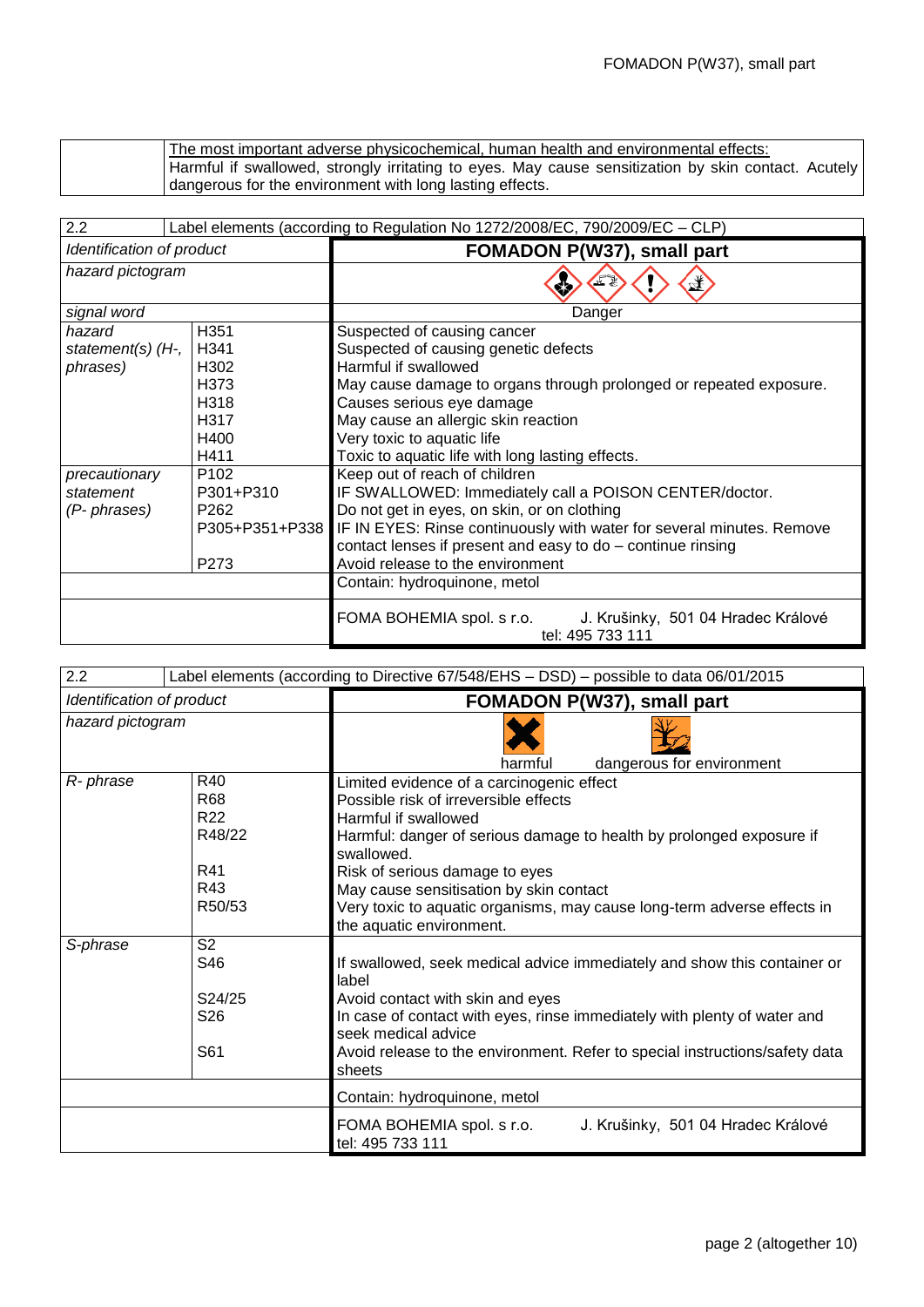| 2.3                                                     | Other hazards                                                    |                                        |                      |           |                                 |                                                                                                        |                                                                |
|---------------------------------------------------------|------------------------------------------------------------------|----------------------------------------|----------------------|-----------|---------------------------------|--------------------------------------------------------------------------------------------------------|----------------------------------------------------------------|
|                                                         | The substance does not belong to the category of PBT, vPvB, SVHC |                                        |                      |           |                                 |                                                                                                        |                                                                |
|                                                         |                                                                  |                                        |                      |           |                                 |                                                                                                        |                                                                |
| <b>SECTION 3</b>                                        |                                                                  | Composition/information on ingredients |                      |           |                                 |                                                                                                        |                                                                |
| 3.1                                                     | <b>Substances</b>                                                |                                        |                      |           |                                 |                                                                                                        |                                                                |
| Folder name                                             |                                                                  | Index number                           | <b>CAS</b><br>number | ES number | Content %<br>in the<br>solution | Classification                                                                                         |                                                                |
| Hydroquinone                                            |                                                                  | 604-005-00-4                           | $123 - 31 - 9$       | 204-617-8 | < 80                            | Carc.2;H351<br>Muta.2;H341<br>AcuteTox.4;H302<br>EyeDam.1;H318<br>SkinSens.1;H317<br>Aquat.Acute; H400 | CarcCat3;R40<br>MutaCat3;R68<br>Xn; R22<br>Xi;R41,R43<br>N;R50 |
| Metol<br>Bis(4hydroxy-N-<br>methyanilinium)<br>sulphate |                                                                  | 650-031-00-4                           | $55 - 55 - 0$        | 200-237-1 | < 30                            | AcuteTox.4;H302<br>SkinSens.1;H317<br>STOT RE2;H373<br>Aquat.Acute;H400<br>AquaticChronic2;<br>H411    | Xn;R22, R43<br>Xn;R48/22<br>N;R50/53                           |

## (Full text R, H-phrases… section 16)

| <b>SECTION</b><br>4 | First aid measures                                                                                                                                                                                                                                                                                                                                                                                                                  |
|---------------------|-------------------------------------------------------------------------------------------------------------------------------------------------------------------------------------------------------------------------------------------------------------------------------------------------------------------------------------------------------------------------------------------------------------------------------------|
| 4.1                 | Description of first aid measures                                                                                                                                                                                                                                                                                                                                                                                                   |
|                     | Disabled person to lead from the contaminated area, bringing it into a state of peace and to facilitate<br>breathing by loosening clothing, watch, and if necessary to maintain its vital functions. If you are<br>experiencing symptoms of acute injury (shortness of breath, persistent cough, chest pain, nausea,<br>impaired sensory perception, fainting, etc.), call a physician or transport the injured person to a doctor. |
|                     | After contact with skin: Wash affected area thoroughly with water.                                                                                                                                                                                                                                                                                                                                                                  |
|                     | Eye Contact: Remove any contact lenses and eye as soon as possible wash with plenty water. If<br>necessary, open up violence cramped eyelids. Avoid contamination not contaminated eye wash<br>liquid Do not neutralize. Seek medical help.                                                                                                                                                                                         |
|                     | Exposure by inhalation: Remove patient to fresh air, warm water rinse eyes, mouth and nasal cavity.                                                                                                                                                                                                                                                                                                                                 |
|                     | Ingestion: Affected person calm, clear water rinse. Place to drink a glass (about 0.4 dl) of cold water.<br>Do not induce vomiting. If affected persone vomit spontaneously, control to prevent inhalation of<br>vomit. Do not administer activated charcoal, and no neutralizing agent. Call a physician or transport<br>the affected person to a doctor.                                                                          |
| 4.2                 | Most important symptoms and effects, both acute and delayed                                                                                                                                                                                                                                                                                                                                                                         |
|                     | Not known                                                                                                                                                                                                                                                                                                                                                                                                                           |
| 4.3                 | Indication of any immediate medical attention and special treatment needed                                                                                                                                                                                                                                                                                                                                                          |
|                     | In the workplace, running water and soap.                                                                                                                                                                                                                                                                                                                                                                                           |
| <b>SECTION</b>      | Firefighting measures                                                                                                                                                                                                                                                                                                                                                                                                               |

|                    | $\sim$<br>-<br>---------                         |
|--------------------|--------------------------------------------------|
| -<br>. .<br>-<br>◡ | $\sim$ $\sim$ $\sim$ $\sim$ $\sim$ $\sim$ $\sim$ |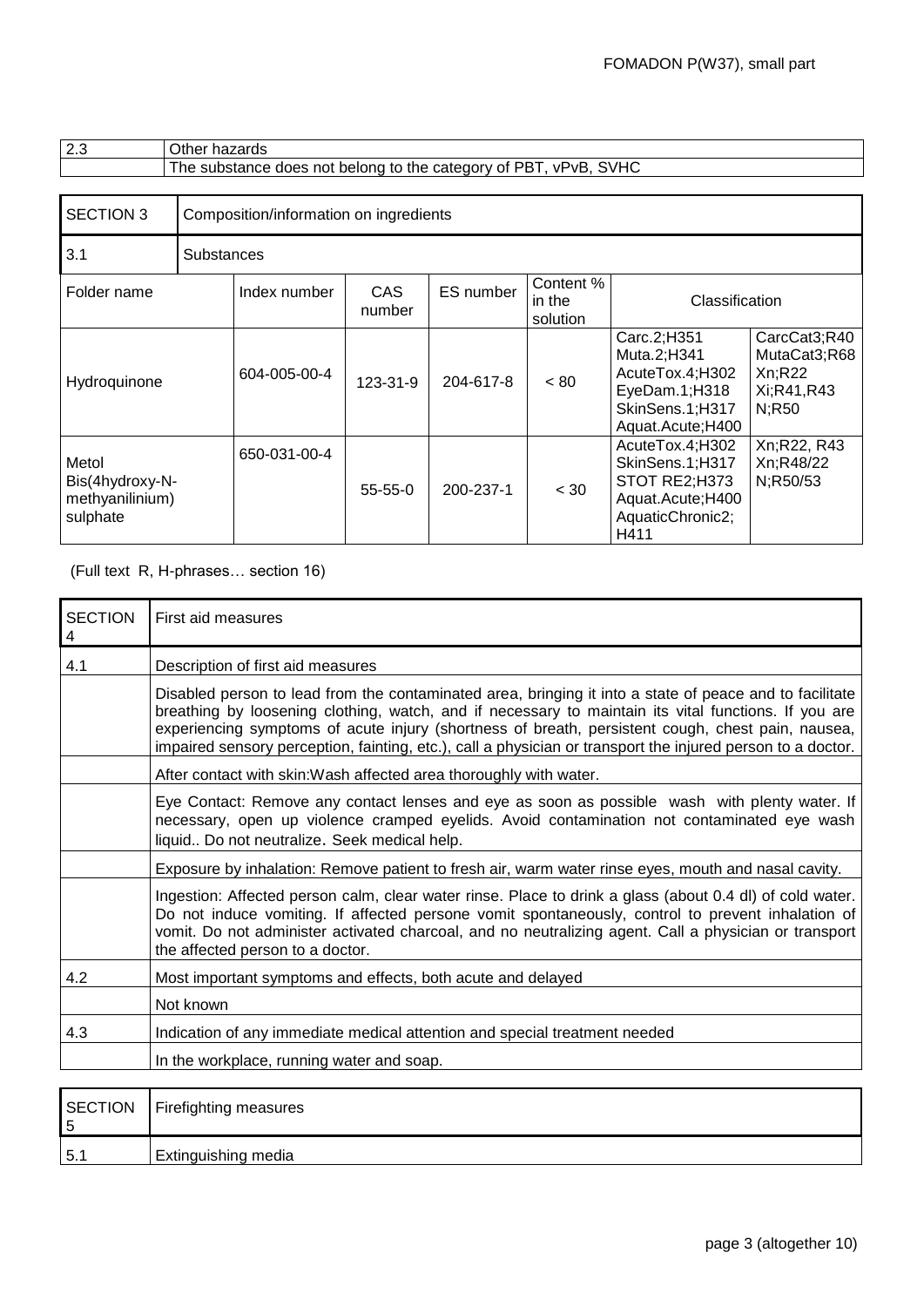|     | The product is not very flammable. Extinguishing agents adapt burning nearby. |
|-----|-------------------------------------------------------------------------------|
|     |                                                                               |
|     | Inappropriate extinguishing media: N.a.                                       |
| 5.2 | Special hazards arising from the substance or mixture                         |
|     | When burning, formation of toxic fumes                                        |
|     |                                                                               |
| 5.3 | Advice for firefighters: Breathing apparatus                                  |

| <b>SECTION</b><br>6 | Accidental release measures                                                                                                                                                                                                                                                                                                                                                                 |  |  |
|---------------------|---------------------------------------------------------------------------------------------------------------------------------------------------------------------------------------------------------------------------------------------------------------------------------------------------------------------------------------------------------------------------------------------|--|--|
| 6.1                 | Personal precautions, protective equipment and emergency procedures                                                                                                                                                                                                                                                                                                                         |  |  |
|                     | Zoom out persons not participating in the elimination of consequences of the accident out of reach.<br>Ventilate enclosed spaces. When removing the consequences of the accident using the prescribed<br>personal protective equipment. When working on the disposal of the accident contained breathing<br>apparatus and full protective suit. No smoking and treatment with an open fire. |  |  |
| 6.2                 | <b>Environmental precautions</b>                                                                                                                                                                                                                                                                                                                                                            |  |  |
|                     | Do not allow substance to enter soil, sewage system, surface and groundwater.                                                                                                                                                                                                                                                                                                               |  |  |
| 6.3                 | Methods and material for containment and cleaning up                                                                                                                                                                                                                                                                                                                                        |  |  |
|                     | The spilled product by mechanical collection. According to the extent of leakage select the appropriate<br>tools: broom, dustpan, vacuum equipment, etc. Minimize dust. Gather into a suitable labeled container<br>for further processing or disposal. Spill site with water. Contaminated washing water contain and<br>remove.                                                            |  |  |
| 6.4                 | Reference to other sections                                                                                                                                                                                                                                                                                                                                                                 |  |  |
|                     | See section 13                                                                                                                                                                                                                                                                                                                                                                              |  |  |

| <b>SECTION</b> | Handling and storage                                                                                                                                                                                                                                                                                                                                                                                                                                                                                                                                                                                                                                                                                                                                                             |
|----------------|----------------------------------------------------------------------------------------------------------------------------------------------------------------------------------------------------------------------------------------------------------------------------------------------------------------------------------------------------------------------------------------------------------------------------------------------------------------------------------------------------------------------------------------------------------------------------------------------------------------------------------------------------------------------------------------------------------------------------------------------------------------------------------|
| 7.1            | Precautions for safe handling<br>While working to comply with basic requirements of safe work. Wear recommended personal protective<br>equipment. Avoid contact with eyes. By manipulation prohibits eating, drinking and smoking, working<br>with hot materials and open flame. Equipment must be equipped with means of extinguishing in<br>enclosed areas, ventilation should be provided, either naturally or forced. Apparatus, which works with<br>the substance must be tight, equipped with emergency escape in case of space (emergency baths,<br>catch pits) and to prevent leakage into the environment. Electrical equipments must be installed in non<br>explosion proof (including lighting). Workplaces must be kept clean and escape routes must remain<br>free. |
| 7.2            | Conditions for safe storage, including any incompatibilities                                                                                                                                                                                                                                                                                                                                                                                                                                                                                                                                                                                                                                                                                                                     |
|                | Store in original container in a cool, dry and well ventilated place. Containers should be stored<br>separately from food. The working solution prepare according to the instructions.                                                                                                                                                                                                                                                                                                                                                                                                                                                                                                                                                                                           |
| 7.3            | Specific end use(s)                                                                                                                                                                                                                                                                                                                                                                                                                                                                                                                                                                                                                                                                                                                                                              |
|                | See in 1.2., Other uses – not available                                                                                                                                                                                                                                                                                                                                                                                                                                                                                                                                                                                                                                                                                                                                          |

| SECTION<br>$\overline{8}$ | l protection<br>controis/personal<br>×posure : |
|---------------------------|------------------------------------------------|
|---------------------------|------------------------------------------------|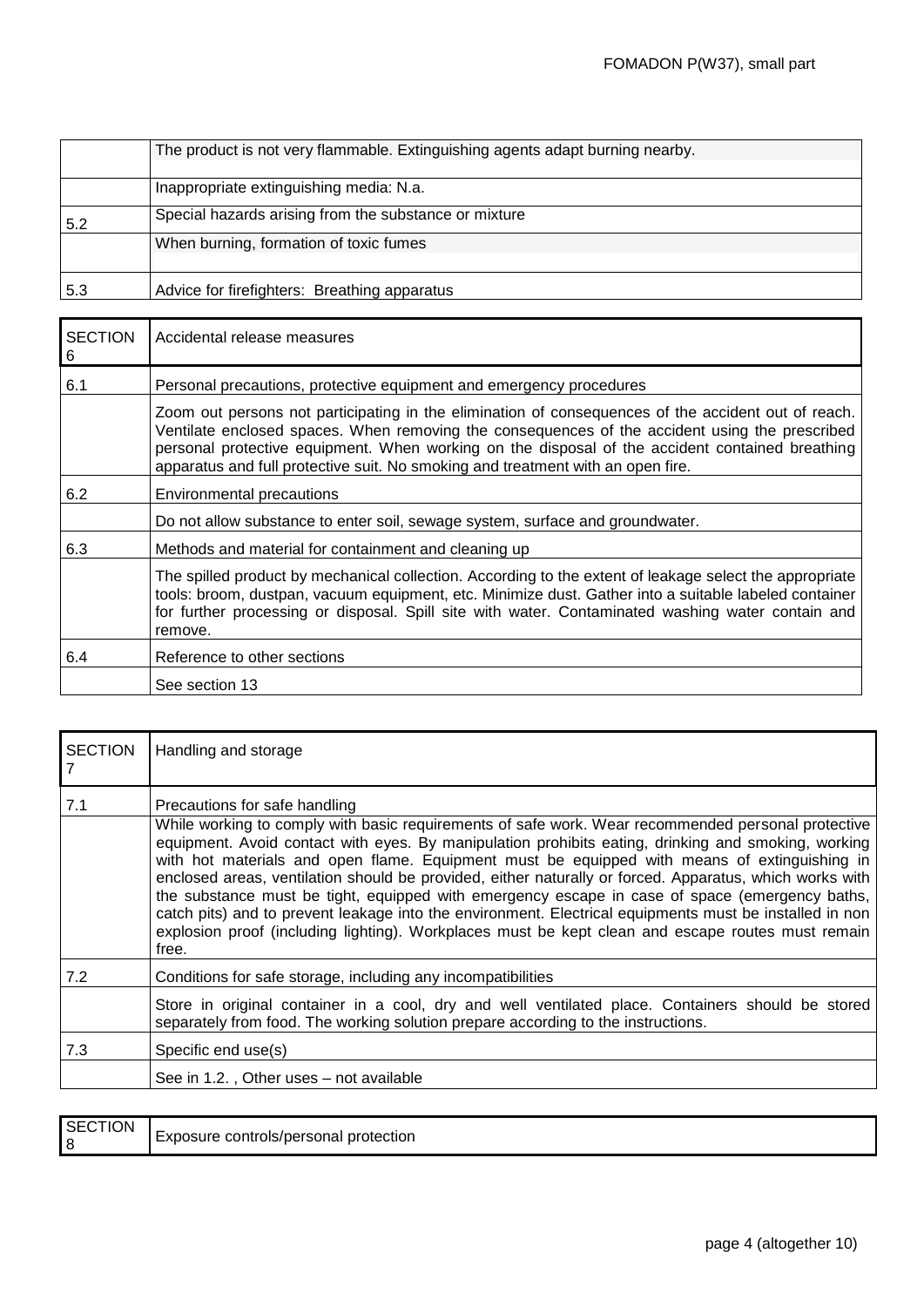| 8.1                 | Control parameters<br>Government Regulation No 361/2007 Coll. - Conditions for health workers at work and occupational<br>exposure limits in the air of workplaces and ways of measuring and evaluating. (Czech)<br>PEL 2 mg/m <sup>3</sup><br>NPK-P $4 \text{ mg/m}^3$     |                         |                        |  |
|---------------------|-----------------------------------------------------------------------------------------------------------------------------------------------------------------------------------------------------------------------------------------------------------------------------|-------------------------|------------------------|--|
|                     | Hydroquinone:<br>Substance is not listed in Notice. No.432/2003 Coll., Laying down limit values of biological exposure<br>tests: not available                                                                                                                              |                         |                        |  |
|                     | DNEL: (hydroquinone)                                                                                                                                                                                                                                                        | Workers                 | General                |  |
|                     | Long-Term - derm., systemic. effect                                                                                                                                                                                                                                         | 128 mg/kg bw/day        | 64 mg/kg bw/day        |  |
|                     | Long-Term - inhal., systemic. effect                                                                                                                                                                                                                                        | 7 mg/m $3$              | 1.74 mg/m <sup>3</sup> |  |
|                     | Long-Term - inhal., local. effect                                                                                                                                                                                                                                           | 1 mg/m $3$              | $0,5 \text{ mg/m}^3$   |  |
|                     | PNEC : (hydroquinone)                                                                                                                                                                                                                                                       |                         |                        |  |
|                     | Freshwater                                                                                                                                                                                                                                                                  | $0.114$ mg/l            |                        |  |
|                     | Seawater                                                                                                                                                                                                                                                                    | $0.0114$ mg/l           |                        |  |
|                     | Soil                                                                                                                                                                                                                                                                        | 0.129 ug/kg sediment dw |                        |  |
|                     | Mikroorganisms in Sewasge Treatment Plant                                                                                                                                                                                                                                   | $0.71$ mg/l             |                        |  |
| 8.2                 | Exposure controls                                                                                                                                                                                                                                                           |                         |                        |  |
|                     | Individual protection measures, incl. protective equipment                                                                                                                                                                                                                  |                         |                        |  |
|                     | Technical measures: Working with a local source of suction and running water for the irrigation needs of<br>the eyes, wash your hands or contaminated parts of the skin.                                                                                                    |                         |                        |  |
|                     | Tightly closed containers and equipment, natural and mechanical ventilation. Do not allow product to the<br>eyes, mouth, inhalation, skin contact. Do not eat, drink or smoke. Avoid contact with food substances<br>and drinks. After work wash hands with soap and water. |                         |                        |  |
|                     | Respiratory protection: During normal handling is not required. In sensitive people (due to possible<br>respiratory irritation) is recommended when mixing solution respirator use                                                                                          |                         |                        |  |
|                     | Hand protection: Use rubber (PE, nitril) gloves                                                                                                                                                                                                                             |                         |                        |  |
|                     | Eye protection: Safety glasses                                                                                                                                                                                                                                              |                         |                        |  |
|                     | Skin protection: Workwear                                                                                                                                                                                                                                                   |                         |                        |  |
|                     | Environmental exposure: Provide preventing spill into waterways, soil and drainage.                                                                                                                                                                                         |                         |                        |  |
| <b>SECTION</b><br>a | Physical and chemical properties                                                                                                                                                                                                                                            |                         |                        |  |

| 9   | Physical and chemical properties                      |                                                       |
|-----|-------------------------------------------------------|-------------------------------------------------------|
| 9.1 | Information on basic physical and chemical properties |                                                       |
|     | Appearance                                            | white powder                                          |
|     | Odour                                                 | Moderate, nonspecific                                 |
|     | рH                                                    | cca 8,2 (7% solution after mixing big and small part) |
|     | Melting point/freezing point                          | N.a.                                                  |
|     | Initial boiling point and boiling range               | N.a.                                                  |
|     | Flash point                                           | Fireproof                                             |
|     | Evaporation rate                                      | N.a.                                                  |
|     | Flammability                                          | Incombustible                                         |
|     | Upper/lower flammability or explosive<br>limits       | <b>Irrelevant</b>                                     |
|     | Vapour pressure                                       | Unknown                                               |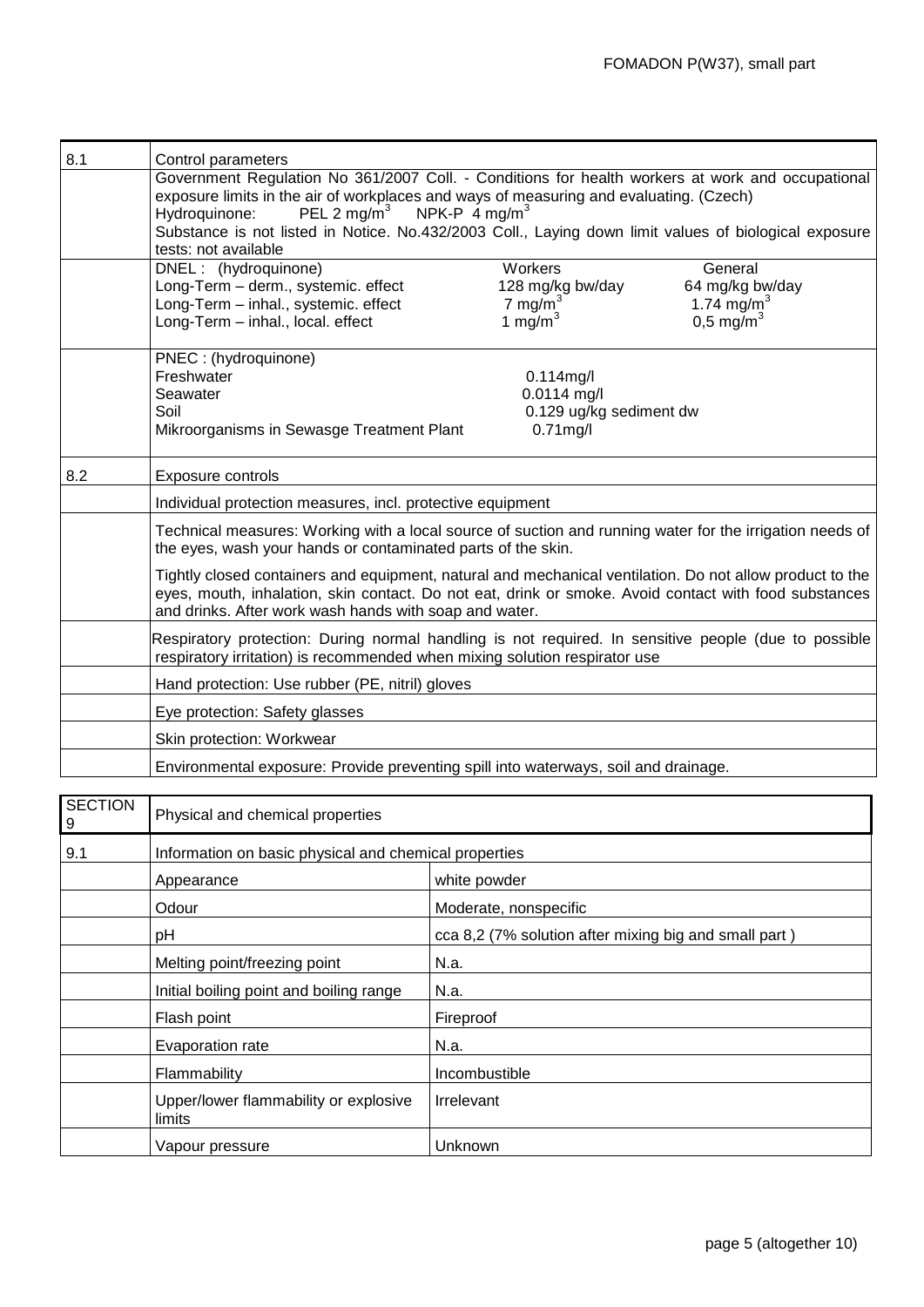|     | Vapour density                            | <b>Unknown</b> |
|-----|-------------------------------------------|----------------|
|     | Oxidising properties                      | No             |
|     | Relative density                          | N.a.           |
|     | Solubility - watter                       | cca 200 g/l    |
|     | Partition coefficient:<br>n-octanol/water | Unknown        |
|     | Auto-ignition temperature                 | Irrelevant     |
|     | Decomposition temperature                 | N.a.           |
|     | Viscosity;                                | Irrelevant     |
|     | <b>Explosive properties</b>               | No             |
| 9.2 | Other information                         |                |
|     | Fat solubility                            | N.a.           |
|     | Conductivity                              | N.a.           |

| <b>SECTION</b><br>10 | Stability and reactivity                      |  |
|----------------------|-----------------------------------------------|--|
| 10.1                 | Reactivity                                    |  |
|                      | Under normal conditions the product is stable |  |
| 10.2                 | Chemical stability                            |  |
|                      | Under normal conditions the product is stable |  |
| 10.3                 | Possibility of hazardous reactions            |  |
|                      | Strong mineral acids                          |  |
| 10.4                 | Conditions to avoid                           |  |
|                      | High temperature                              |  |
| 10.5                 | Incompatible materials                        |  |
|                      | N.a.                                          |  |
| 10.6                 | <b>Hazardous Decomposition Products</b>       |  |
|                      | Sulfur oxides                                 |  |

| <b>SECTION</b><br> 11             | Toxicological informations           |                                                                                |
|-----------------------------------|--------------------------------------|--------------------------------------------------------------------------------|
| 11.1                              | Information on toxicological effects |                                                                                |
| Acute toxicity                    |                                      | Harmful if swallowed                                                           |
| Skin corrosion/irritation         |                                      | Based on available data, the criteria for this classification are not match up |
| Serious eye damage/eye irritation |                                      | Causes serious eye damage                                                      |
| Respiratory or skin sensitisation |                                      | May cause an allergic skin reaction                                            |
| Germ cell mutagenicity            |                                      | Suspected of causing genetic defects                                           |
| Carcinogenicity                   |                                      | Suspected of causing cancer                                                    |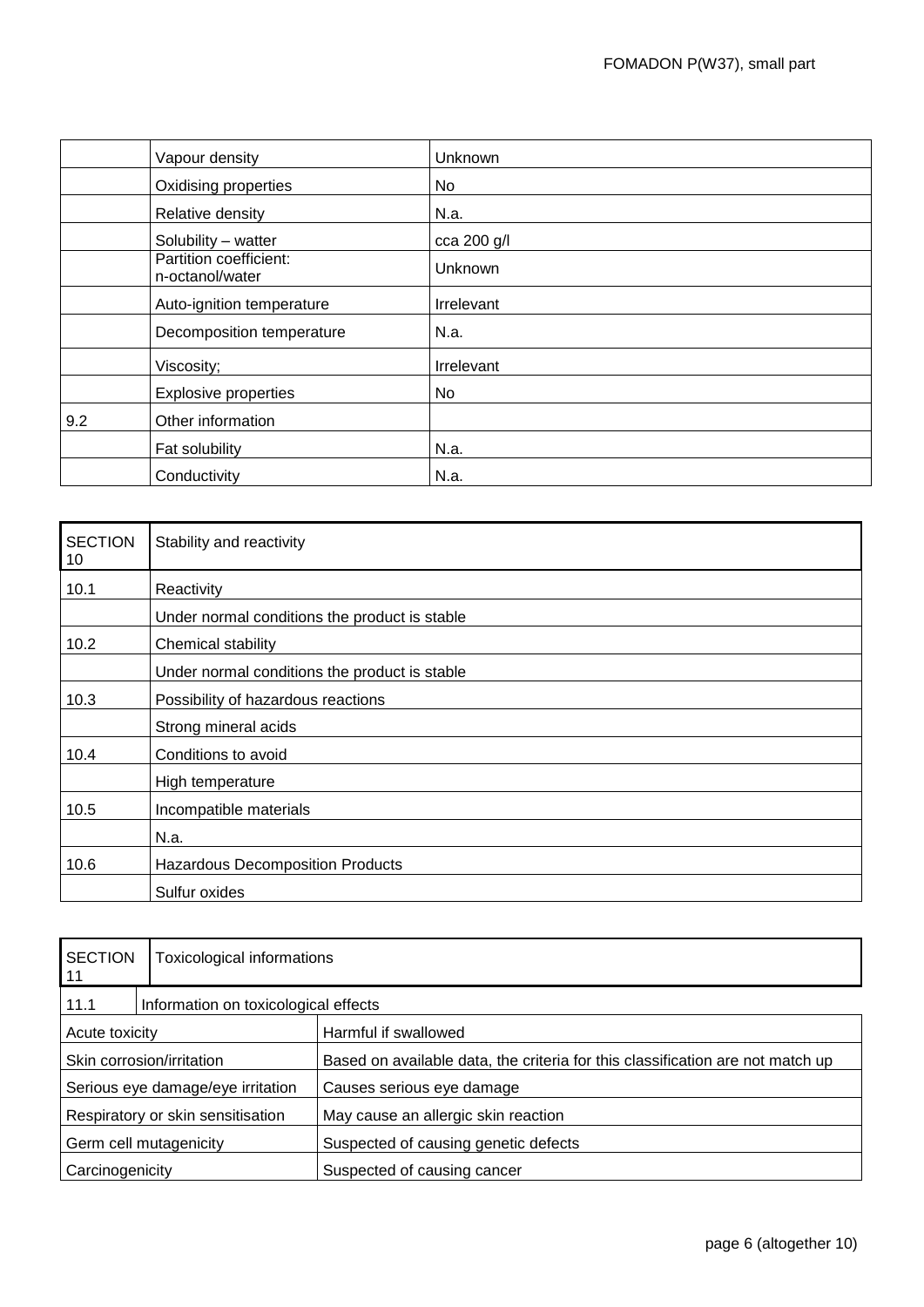| Reproductive toxicity                                                                                                                                                                                                                                  | Based on available data, the criteria for this classification are not match up |  |
|--------------------------------------------------------------------------------------------------------------------------------------------------------------------------------------------------------------------------------------------------------|--------------------------------------------------------------------------------|--|
| Specific target organ toxicity -<br>single exposure                                                                                                                                                                                                    | Based on available data, the criteria for this classification are not match up |  |
| Specific target organ toxicity -                                                                                                                                                                                                                       | Based on available data, the criteria for this classification are not match up |  |
| Based on available data, the criteria for this classification are not match up<br>Aspiration hazard<br>200 mg/kg (metol)<br>$LD_{50}$ oral rat:<br>$LDLo$ oral, human : > 29 mg/kg (hydroquinone)<br>> 320 mg/kg (hydroquinone)<br>$LD_{50}$ oral rat: |                                                                                |  |
| $LD_{50}$ derm., rat : > 9000 mg/kg (hydroquinone)<br>Likely routes of exposure and symptoms related to the physical, chemical and toxicological characteristics:                                                                                      |                                                                                |  |
| Toxicity oral. (ingestion / swallowing):                                                                                                                                                                                                               |                                                                                |  |
| Ingestion may cause nausea.                                                                                                                                                                                                                            |                                                                                |  |
| Toxicity inhal. (inhalation):                                                                                                                                                                                                                          |                                                                                |  |
| The product is not dangerous. Sensitive individuals may irritate respiratory system                                                                                                                                                                    |                                                                                |  |
| Toxicity dermal.                                                                                                                                                                                                                                       |                                                                                |  |
| May cause an allergic skin reaction                                                                                                                                                                                                                    |                                                                                |  |
| Eye Contact:                                                                                                                                                                                                                                           |                                                                                |  |
| Causes serious eye damage                                                                                                                                                                                                                              |                                                                                |  |
| Immediate, delayed and chronic effects of short and long term exposure:<br>May cause damage to organs through prolonged or repeated exposure                                                                                                           |                                                                                |  |

| <b>SECTION</b> | Ecological information                                                                                       |  |
|----------------|--------------------------------------------------------------------------------------------------------------|--|
| 12             |                                                                                                              |  |
| 12.1           | <b>Toxicity</b>                                                                                              |  |
|                | $LC_{50}$ (fish)/96hour:<br>0,15 mg/l (hydroquinone)<br>$EC_{50}$ (daphnia)/24hour: 0,11 mg/l (hydroquinone) |  |
|                | $EC_{50}$ (water algae)/72hour: 0,33 mg/l (hydroquinone)                                                     |  |
|                | Mixture is higly toxic for aquatic life                                                                      |  |
| 12.2           | Persistence and degradability                                                                                |  |
|                | Hydroquinone is considered to be biologically degradable. Metol is badly biologically degradable.            |  |
| 12.3           | Bioaccumulative potential,                                                                                   |  |
|                | N.a.                                                                                                         |  |
| 12.4           | Mobility in soil                                                                                             |  |
|                | N.a., the product is soluble in water                                                                        |  |
| 12.5           | Results of PBT and vPvB assessment                                                                           |  |
|                | Not available. Substances are not identified as a PBT or vPvB                                                |  |
| 12.6           | Other adverse effects                                                                                        |  |
|                | N.a.                                                                                                         |  |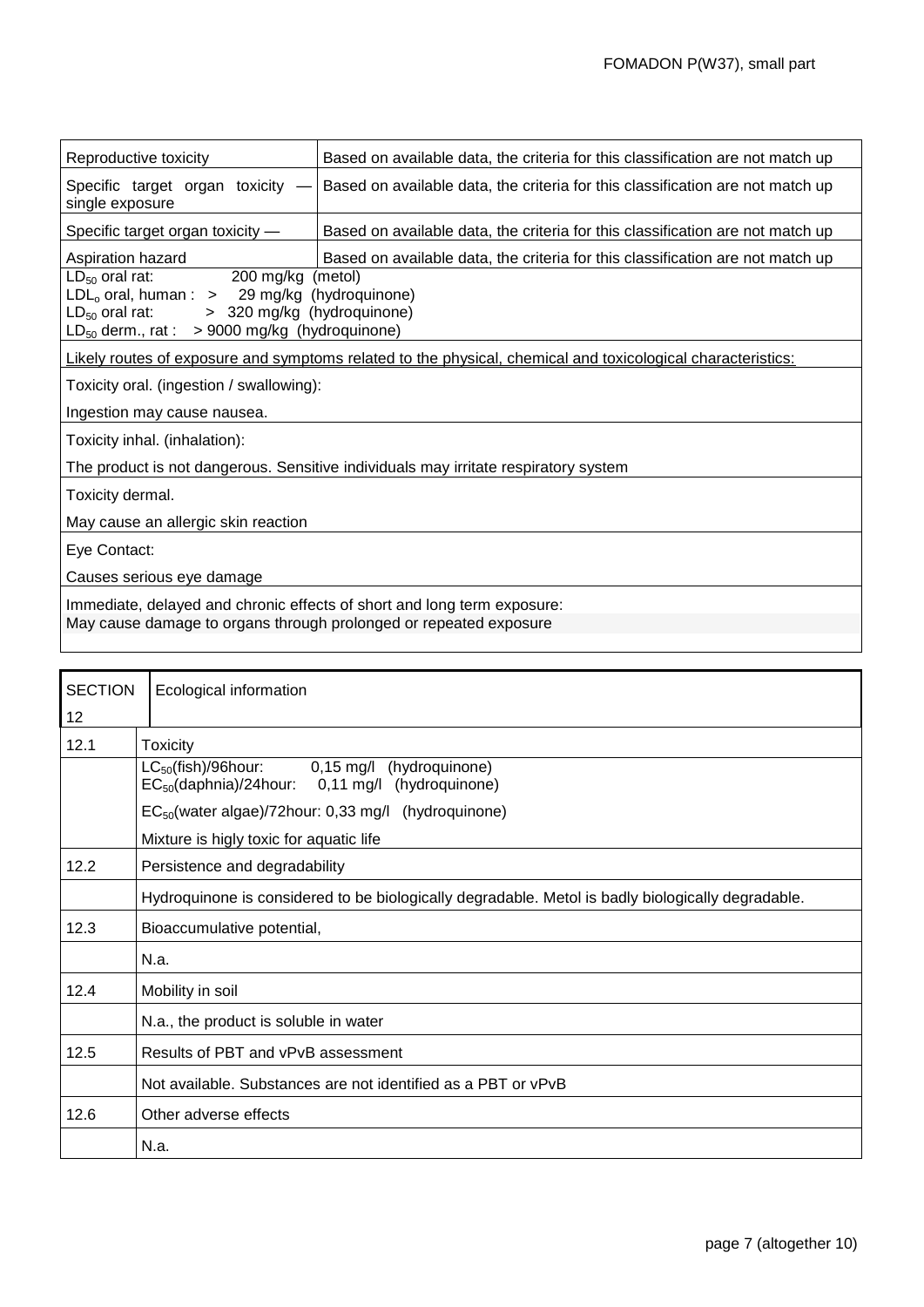| <b>SECTION</b> | Disposal considerations                                                           |                                                                                                                                                                                                                                                                                                                                                                                                                                              |  |
|----------------|-----------------------------------------------------------------------------------|----------------------------------------------------------------------------------------------------------------------------------------------------------------------------------------------------------------------------------------------------------------------------------------------------------------------------------------------------------------------------------------------------------------------------------------------|--|
| 13             |                                                                                   |                                                                                                                                                                                                                                                                                                                                                                                                                                              |  |
| 13.1           | Waste treatment methods                                                           |                                                                                                                                                                                                                                                                                                                                                                                                                                              |  |
|                | Code and type of waste                                                            | 09 01 01 <sup>*</sup> - aqueous developer solutions                                                                                                                                                                                                                                                                                                                                                                                          |  |
|                |                                                                                   | 15 01 10 * - packaging containing residues of hazardous<br>substances                                                                                                                                                                                                                                                                                                                                                                        |  |
|                | The recommended<br>method of<br>disposal of the<br>substance/<br>preparation:     | The spilled product by mechanical collection. Minimize dust.<br>Gather into a suitable labeled container for further processing or<br>disposal. Spill site with water. Contaminated washing water and<br>mix the solution contain and remove. Spilled product let soak up<br>with inert absorbent material and pass the person authorized to<br>remove. Must not be disposed of with household or other waste.<br>Do not wash into sewerage. |  |
|                | The recommended method of<br>of<br>disposal<br>contaminated<br>product packaging: | Emptied containers pass to the autorized person                                                                                                                                                                                                                                                                                                                                                                                              |  |
|                | Waste legislation                                                                 | Directive No. 2008/98/ES                                                                                                                                                                                                                                                                                                                                                                                                                     |  |

| ωN<br>SECT<br>Transport information<br>'IC<br>  14 |
|----------------------------------------------------|
|----------------------------------------------------|

Land transport (road / rail) ADR/RID :

| 14.1 | UN number                                                                   | 3077                                                  |
|------|-----------------------------------------------------------------------------|-------------------------------------------------------|
| 14.2 | UN proper shipping name                                                     | ENVIRONMENTALLY HAZARDOUS SUBSTANCE,<br>SOLID, N.O.S. |
| 14.3 | Transport hazard class(es)                                                  | 9                                                     |
| 14.4 | Packing group                                                               | Ш                                                     |
|      | Classification code                                                         | M7                                                    |
|      | Kemmler code                                                                | 90                                                    |
|      | Labels                                                                      | alb.                                                  |
| 14.5 | Environmental hazards                                                       | see SECTION 12                                        |
| 14.6 | Special precautions for user                                                | Not known                                             |
| 14.7 | Transport in bulk according to Annex II of<br>MARPOL 73/78 and the IBC Code | Tunel restriction: E                                  |

Limited and excepted quantities (see chapter 3.4 and 3.5 ADR)

Excepted quantities: code E1 inside cover - up to 30 g; outer cover - max 1 kg

| 15   | SECTION Regulatory information                                                                 |
|------|------------------------------------------------------------------------------------------------|
| 15.1 | Safety, health and environmental regulations/legislation specific for the substance or mixture |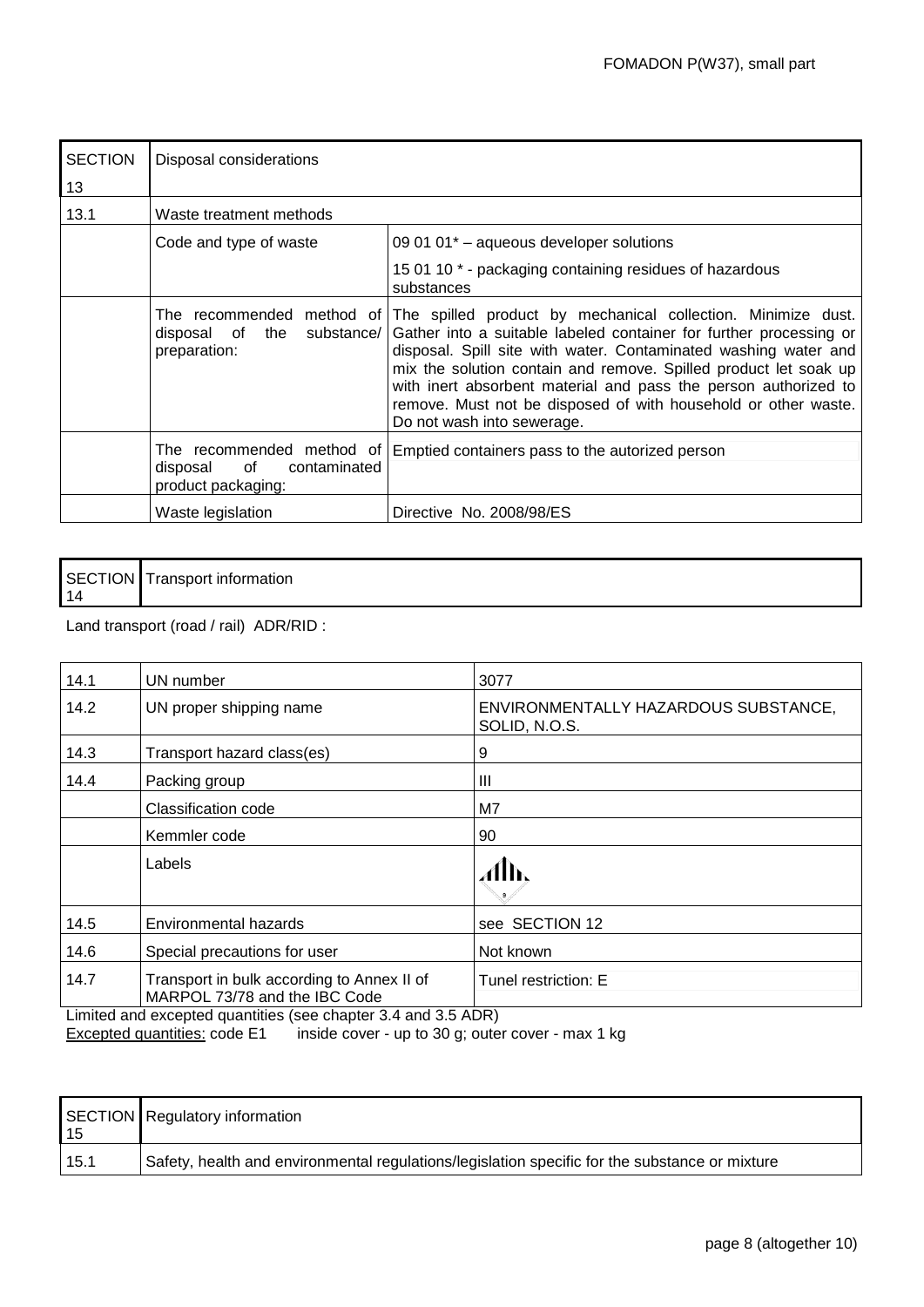|      | Regulation (EC) No 1907/2006, registration, evaluation, autorisation, restriction chemicals (REACH)<br>Regulation (EC) No 453/2010<br>Regulation (EC) No 1272/2008 of the European Parliament and of the Council on classification,<br>labelling and packaging of substances and mixtures<br>Direction No 67/548/EHS (DSD), 1999/45/ES (DPD)<br>Act No. 350/2011 Coll. On chemical substances and mixtures<br>Decree No. 381/2001 Coll. Establishing the Waste Catalogue.<br>Government Regulation No. 361/2007 Coll. On the health conditions of workers at work<br>European Agreement concerning the international carriage of dangerous goods (ADR) as amended by<br>No. 8/2013 Coll. |
|------|------------------------------------------------------------------------------------------------------------------------------------------------------------------------------------------------------------------------------------------------------------------------------------------------------------------------------------------------------------------------------------------------------------------------------------------------------------------------------------------------------------------------------------------------------------------------------------------------------------------------------------------------------------------------------------------|
| 15.2 | Chemical safety assessment                                                                                                                                                                                                                                                                                                                                                                                                                                                                                                                                                                                                                                                               |
|      | The chemical safety assessment for the product was 'n made.                                                                                                                                                                                                                                                                                                                                                                                                                                                                                                                                                                                                                              |

| <b>SECTION</b><br>16    |                                                          |  |
|-------------------------|----------------------------------------------------------|--|
| Abbreviations, symbols  |                                                          |  |
| Carc.2                  | Carcinogenity (Category 2)                               |  |
| Repr.1B                 | Reproductive toxicity (Category 1B)                      |  |
| Eye Dam.1               | Serious eye damage (Category 1)                          |  |
| Skin Sens.2             | Skin sensibilisation (Category 2)                        |  |
| Acute Tox.4             | Hazardous to the aquatic environment, acute (Category 4) |  |
| Aquatic Acute 1         | Hazardous to the aquatic environment, acute (Category 1) |  |
| <b>Aquatic Cronic 2</b> | Hazardous to the aquatic environment (Category 2)        |  |
| Carc.Cat.3              | Carcinogenity (Category 3)                               |  |
| Repr.Cat.2              | Reproductive toxicity (Category 2)                       |  |
| Xn                      | harmfull                                                 |  |
| Xi                      | irritation                                               |  |
| N                       | hazardous to the aquatic environment                     |  |
| <b>CLP</b>              | Regulation (ES) č.1272/2008                              |  |
| <b>DPD</b>              | Direction (ES) 1999/45/ES                                |  |
| <b>PBT</b>              | Persistent, bioaccumulation, toxic                       |  |
| vPvB                    | High persistent, high bioaccumulation                    |  |
| <b>SVHC</b>             | Substance of very hight concerns                         |  |
| <b>DNEL</b>             | <b>Derivated No-Effect Level</b>                         |  |
| <b>PNEC</b>             | <b>Prediction No-Effect Concentration</b>                |  |

| Materials used for the processing of safety data sheet                                              |                             |
|-----------------------------------------------------------------------------------------------------|-----------------------------|
| Information provided by the producter<br>Material Safety Data Sheets (MSDS) for chemical substances |                             |
| $R, H$ -phrases:                                                                                    |                             |
| H351                                                                                                | Suspected of causing cancer |